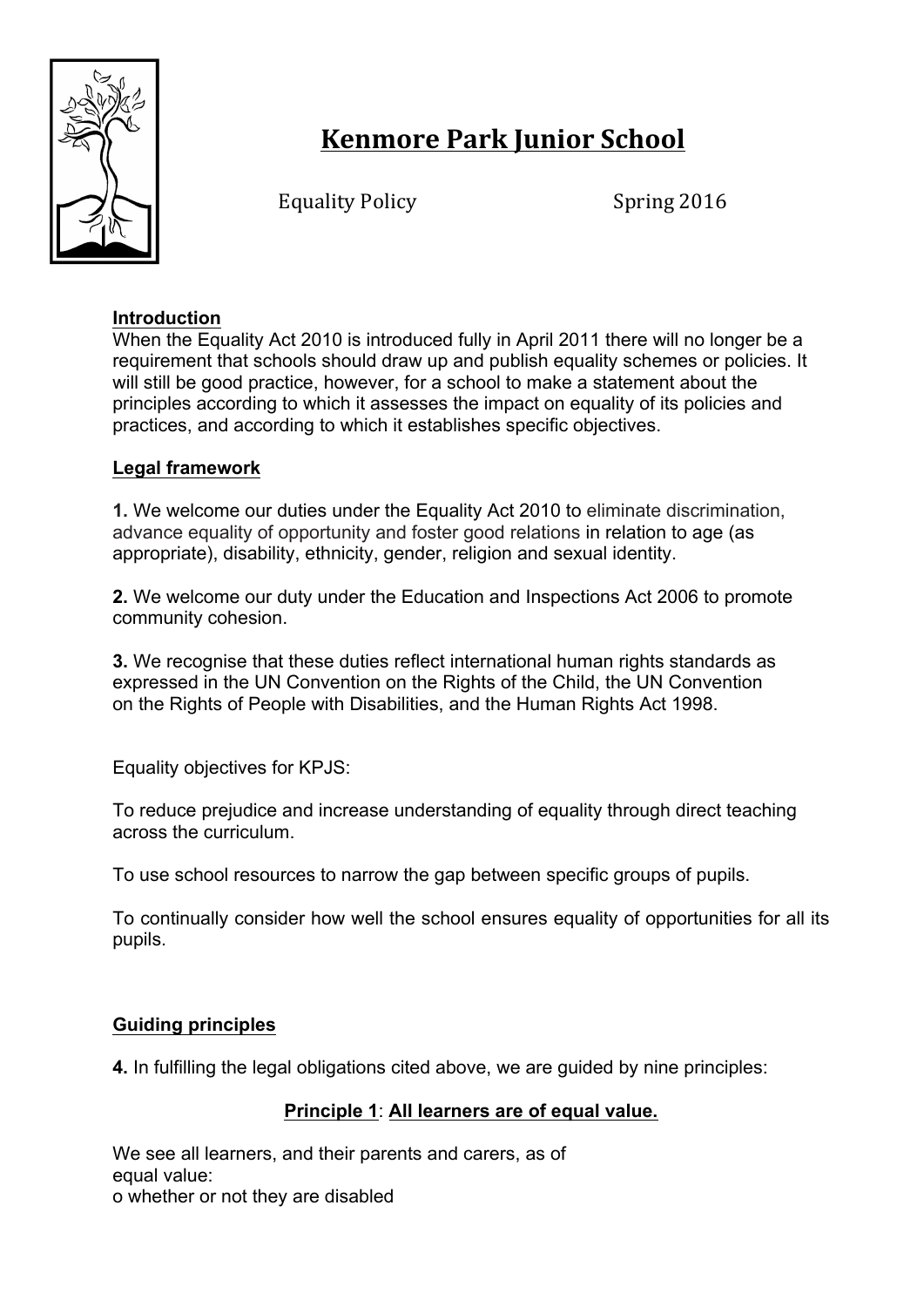o whatever their ethnicity, culture, national origin or national status o whatever their gender and gender identity

o whatever their religious or non-religious affiliation or faith background o whatever their sexual identity.

# **Principle 2: We recognise and respect difference.**

Treating people equally (Principle 1 above) does not necessarily involve treating them all the same. Our policies, procedures and activities must not discriminate but must nevertheless take account of differences of life-experience, outlook and background, and in the kinds of barriers and disadvantage which people may face, in relation to:

o disability, so that reasonable adjustments are made

o ethnicity, so that different cultural backgrounds and experiences of prejudice are recognised

o gender, so that the different needs and experiences of girls and boys, and women and men, are recognised

o religion, belief or faith background

o sexual identity.

#### **Principle 3: We foster positive attitudes and relationships, and a shared sense of cohesion and belonging.**

We intend that our policies, procedures and activities should promote: o positive attitudes towards disabled people, good relations between disabled and non-disabled people, and an absence of harassment of disabled people

o positive interaction, good relations and dialogue between groups and communities different from each other in terms of ethnicity, culture, religious affiliation, national origin or national status, and an absence of prejudice-related bullying and incidents

o mutual respect and good relations between boys and girls, and women and men, and an absence of sexual and homophobic harassment.

#### **Principle 4: We observe good equalities practice in staff recruitment, retention and development.**

We ensure that policies and procedures should benefit all employees and potential employees, for example in recruitment and promotion, and in continuing professional development:

o whether or not they are disabled

o whatever their ethnicity, culture, religious affiliation, national origin or national status

o whatever their gender and sexual identity, and with full respect for legal rights relating to pregnancy and maternity.

#### **Principle 5: We aim to reduce and remove inequalities and barriers that already exist**

In addition to avoiding or minimising possible negative impacts of our policies, we take opportunities to maximise positive impacts by reducing and removing inequalities and barriers that may already exist between:

o disabled and non-disabled people

o people of different ethnic, cultural and religious backgrounds

o girls and boys, women and men.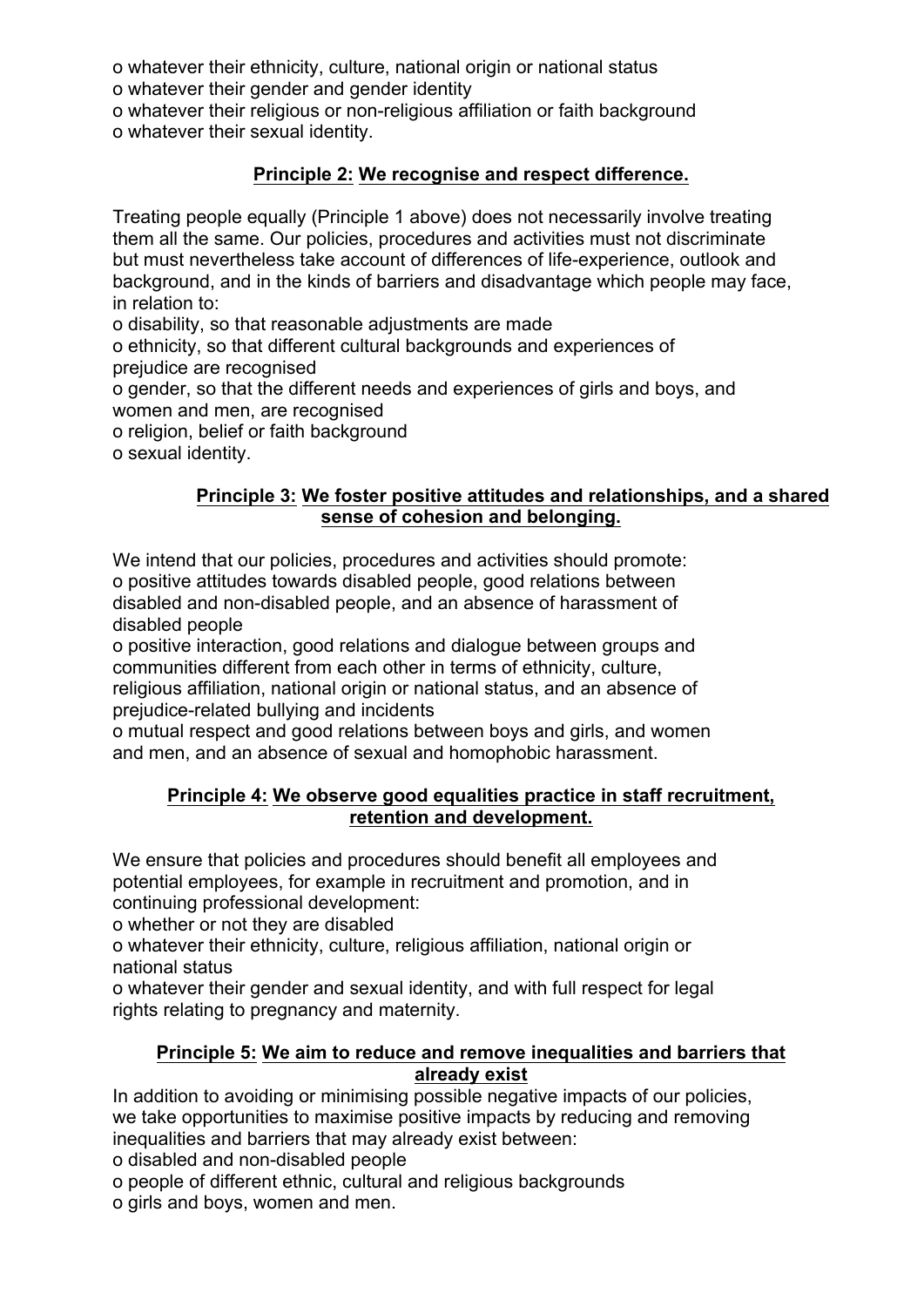# **Principle 6: We consult and involve widely**

We engage with a range of groups and individuals to ensure that those who are affected by a policy or activity are consulted and involved in the design of new policies, and in the review of existing ones. We consult and involve: o disabled people as well as non-disabled

o people from a range of ethnic, cultural and religious backgrounds

o both women and men, and girls and boys.

o Gay people as well as straight.

# **Principle 7: Society as a whole should benefit**

We intend that our policies and activities should benefit society as a whole, both locally and nationally, by fostering greater social cohesion, and greater participation in public life of:

o disabled people as well as non-disabled

o people of a wide range of ethnic, cultural and religious backgrounds

o both women and men, girls and boys

o gay people as well as straight.

#### **Principle 8: We base our practices on sound evidence**

We maintain and publish quantitative and qualitative information about our progress towards greater equality in relation to:

o disability

o ethnicity, religion and culture

o gender.

# **Principle 9: Objectives**

We formulate and publish specific and measurable objectives, based on the evidence we have collected and published (principle 8) and the engagement in which we have been involved (principle 7), in relation to:

o disability o ethnicity, religion and culture

o gender.

5. We recognise that the actions resulting from a policy statement such as this are what make a difference.

6. We draw up an action plan within the framework (School Dev. Plan) of the overall school improvement plan and processes of self-evaluation, setting out the specific equality objectives we shall pursue. The objectives which we identify take into account national and local priorities and issues, as appropriate. 7. We keep our equality objectives under review and report annually on progress

towards achieving them.

The curriculum

8. We keep each curriculum subject or area under review in order to ensure that teaching and learning reflect the seven principles set out in paragraph 4 above.

# **Ethos and organisation**

9. We ensure the principles listed above apply to the full range of our policies and practices, including those that are concerned with: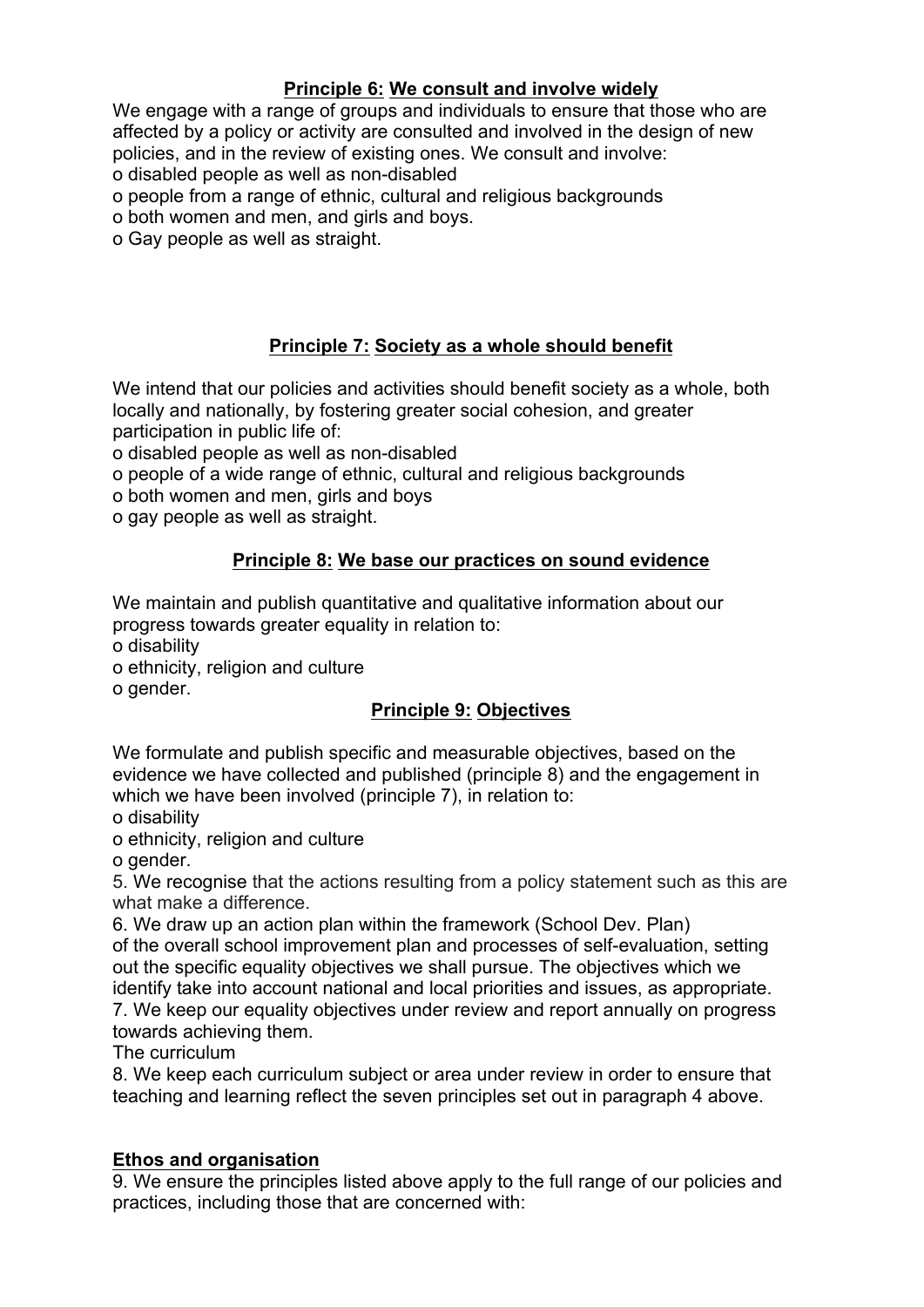- o pupils' progress, attainment and achievement
- o pupils' personal development, welfare and well-being
- o teaching styles and strategies
- o admissions and attendance
- o staff recruitment, retention and professional development
- o care, guidance and support
- o behaviour, discipline and exclusions
- o working in partnership with parents, carers and guardians
- o working with the wider community.

# **Addressing prejudice and prejudice-related bullying**

10.The school is opposed to all forms of prejudice which stand in the way of fulfilling the legal duties referred to in paragraphs 1–3:

o prejudices around disability and special educational needs

o prejudices around racism and xenophobia, including those that are

directed towards religious groups and communities, for example

anti-Semitism and Islamophobia, and those that are directed against

Travellers, migrants, refugees and people seeking asylum

o prejudices reflecting sexism and homophobia.

11.There is guidance in a range of other policies on how prejudice-related incidents should be identified, assessed, recorded and dealt with.

12.We take seriously our obligation to report regularly to the local authority about the numbers, types and seriousness of prejudice-related incidents at our school and how they are dealt with.

# **Roles and responsibilities**

13.The governing body is responsible for ensuring that the school complies with legislation, and that this policy and its related procedures and action plans are implemented.

14.The governing body has a watching brief regarding the implementation of this policy.

15.The headteacher is responsible for implementing the policy; for ensuring that all staff are aware of their responsibilities and are given appropriate training and support; and for taking appropriate action in any cases of unlawful discrimination. 16.All staff are expected to:

o promote an inclusive and collaborative ethos in their classroom

o deal with any prejudice-related incidents that may occur

o plan and deliver curricula and lessons that reflect the principles in paragraph 4 above

o support pupils in their class for whom English is an additional language o keep up-to-date with equalities policies relevant to their work.

Information and resources

17.We ensure that the content of this policy is known to all staff and governors and, as appropriate, to all pupils and their parents and carers.

18.All staff and governors have access to a selection of resources which discuss and explain concepts of equality, diversity and community cohesion in appropriate detail. Religious observance

19.We respect the religious beliefs and practice of all staff, pupils and parents, and comply with reasonable requests relating to religious observance and practice. Staff development and training

20.We ensure that all staff, including support and administrative staff, receive